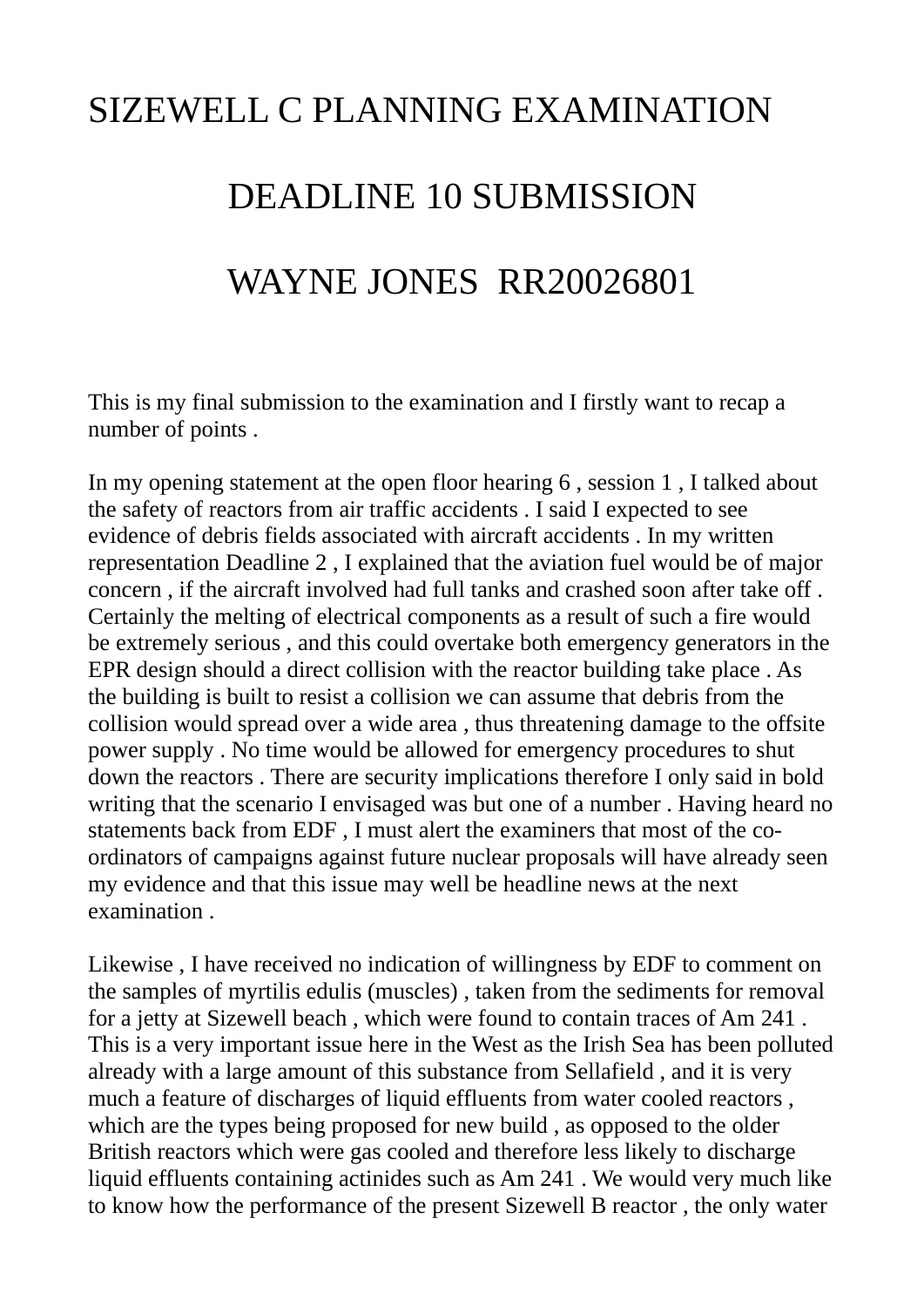cooled reactor operating in Britain , has resulted in pollution of the local shellfish . Again , this was asked in my written representation , and I do not know if you are aware , but a whole campaign has been designated to the issue of mud-dumping in the estuary around Hinkley C , and this particular radionuclide is a subject of scrutiny , as it remains a considerable radiological threat, on ingestion, for as much as 4000 years . Like other actinides, it can come back , after cremation or burial of the victims , to kill again .

Now , my Deadline 10 response to Deadline 9 submissions from the proponents , relates to the coastal geomorphological issue , and I would like to once more re-establish the problem of awareness of potency and frequency of storms to the examiners , as I don't believe that EDF have quite grasped the gravity of the situation . To use storm indicators based on frequency relating to standards for design engineering is no longer valid in an accelerating set of climate parameters where no-one has any idea of future trends . Already , just in the course of this examination , we have seen a 5 degree C warming of the gulf stream in the North Atlantic which has led to the longest lasting hurricane force storm on record and a movement of the transition zone for storms to become ex-tropical far further north . There has been no prediction of this . Another reason , then , for a decision involving a dangerous installation on the coastline not to be made . Making a storm a 1:500 year event as was suggested for the 1953 flooding at the time , or to now use a guideline of a 1:20 year storm for the present analysis of the erosion of sandbanks and the SCDF , doesn't make a lot sense at all , unless you merely wish to comply to what is presently legal and at some future point in time turn around and say that the events that have overtaken you were 'UNPRECEDENTED' . We are very annoyed by the idea that those who have ignored the warnings and built them out of their calculations , can one day deny responsibility by saying that the situation was 'UNPRECEDENTED'. This we saw at Fukushima , Japan , when , after ignoring calls for upgrade to reactors after the 2005 tsunami which destroyed the water intake pipe at a nuclear power station , the Emperor of Japan had the cheek to say the 2011 earthquake and tsunami were unprecedented , even though it was only the fifth largest earthquake in the world this century . We must not allow the nuclear industry and it's government backers to delude us like this . Even this year , the highest authority in New Orleans , called the effects of hurricane Ida 'unprecedented' even though we had all just witnessed the destruction of the Bahamas by a hurricane in the same geographical region .

 It must be no surprise that I have highlighted a storm that is not the worst case scenario of modern times , but with extreme climate processes exacerbating the oceanic parameters , smaller , but more frequent storm systems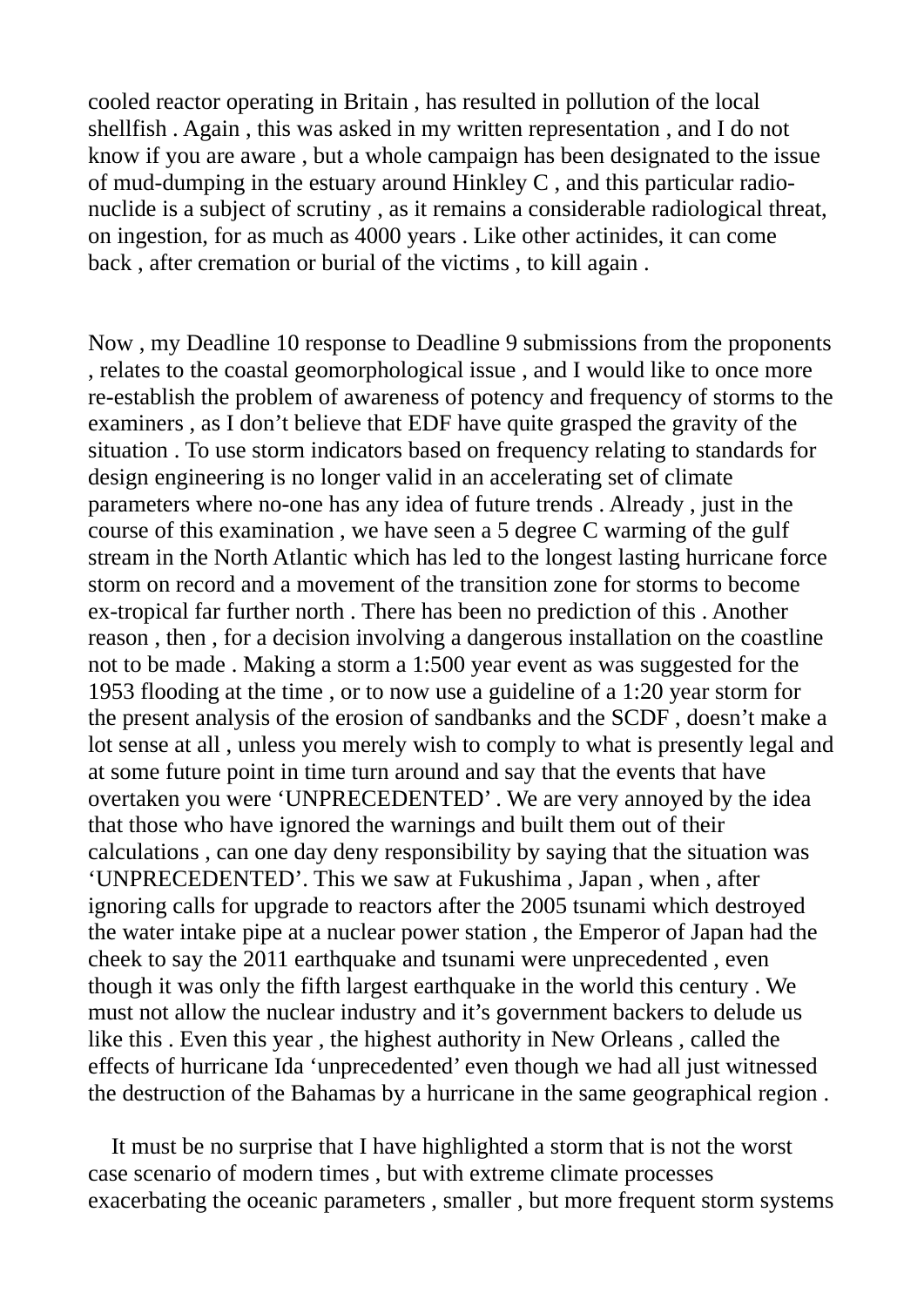will take on more destructive aspects that are difficult to judge . One could be inclined to say that Atlantic Coasts bare no relationship to the North Sea , yet the 1953 storm surge was caused by an Atlantic storm . Dingle Bay itself , the focus of the 2013 St Stephens Day storm surge , is no more than 50 metres deep at it's entrance and only 22 metres deep after half of it's 40 kms length , so it is more like a shallower sea basin , and even though exposed directly to the Atlantic , the waves are typically less powerful along the strands mentioned in my evidence . Hinkley C would be much more affected by such a powerful storm system if that storm should centre itself over Ireland rather than move North to Donegal and Scotland . That storm , as shown in my Deadline 8 , part 3 synopsis , achieved hurricane force winds over the Scottish mountains , and was close to becoming a North Sea hurricane with storm surge , but capable of causing severe blizzards also at that time of year .

 I finally want to enter this article from a local newspaper in County Kerry showing that , far from being an isolated incident , another serious storm brought another destructive surge and waves within a week of the St Stephens Day storm , and that was not the end of it , as a whole series of varying storms brought destruction to the Southwest of the islands . For the hapless residents of Glenbeigh coast , that had become exposed by the loss of the dunes ? Well , they had already lost their protective dunes to a storm in 2008 , but sea processes had built them back up again until it was finally announced in summer of 2013 that the gap in the dunes was once again closed . I took part in a private concert held in the large dune system at the end of the spit that September . St Stephens night came and the lot was gone . Do not be deceived by the expectations of sand reforming processes , especially in relation to under-estimated frequency of storm events . I'm trying to tell you what really happens .

## **The Kerryman**

January 12 2014 11:18 PM

•

TARMAC ripped apart, a playground destroyed, dunes obliterated and there's more to come.

Storm-ravaged Rossbeigh Beach has borne the brunt of a freak weather event that has simply destroyed one of the county's premier tourist sites.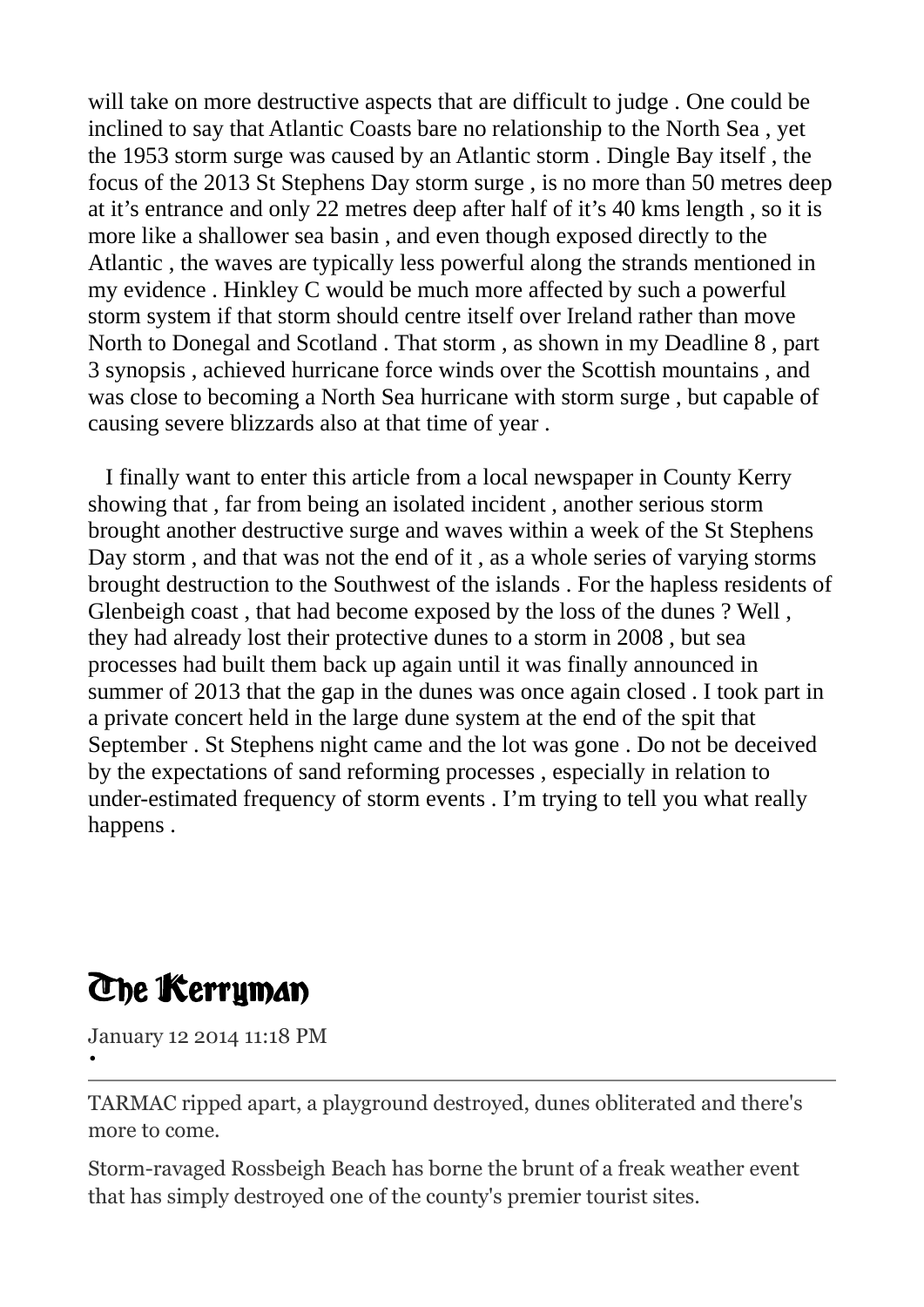Last week The Kerryman reported how 20 acres - almost one million tonnes - of sand dunes had been wiped from the blue flag beach following storms on St Stephen's Night.

Last weekend the heavy storms returned and, combined with a tidal surge, the results were devastating.

On Friday morning stunned locals awoke to find that a one kilometre stretch of road had been obliterated, the high tide lifting the tarmac and flinging rocks and boulders throughout the area and destroying a recently installed playground that had been hard won by locals.

A spokesperson for Kerry County Council said the relevant departments will meet over the coming days to assess damage and decide whether or not to carry out any repair works ahead of high tides expected on February 1. As for the dunes, the news was less hopeful and will do little to reassure homeowners in low lying areas who are now at serious risk from Atlantic surges as the natural sand barrier depletes further.

"The only thing that can really be done is to dredge the sand but there is no guarantee this would work and there is little chance of funding at national and EU levels," a council spokesperson said.

"There have been several studies carried out and the conclusion is that little can be done to protect the sand banks so the focus is on protecting the embankments," he added.

Local councillor Michael Cahill called on Kerry County Council to seek EU funding to tackle erosion that, he claims, has been neglected both by the OPW and council.

"It was absolutely devastating and this high tide has caused more damage than any of the tides in the last number of decades," he said, adding that it was no longer just Rossbeigh's problem but now concerned low lying areas such as Incharee, Keelnabrack, Dooks, Glosha and Cromane Point.

"Successive governments have ignored this and we are pleading for swift action. There was also tidal flooding in lower Killorglin and hundreds of homes are at risk in the entire area," he added.